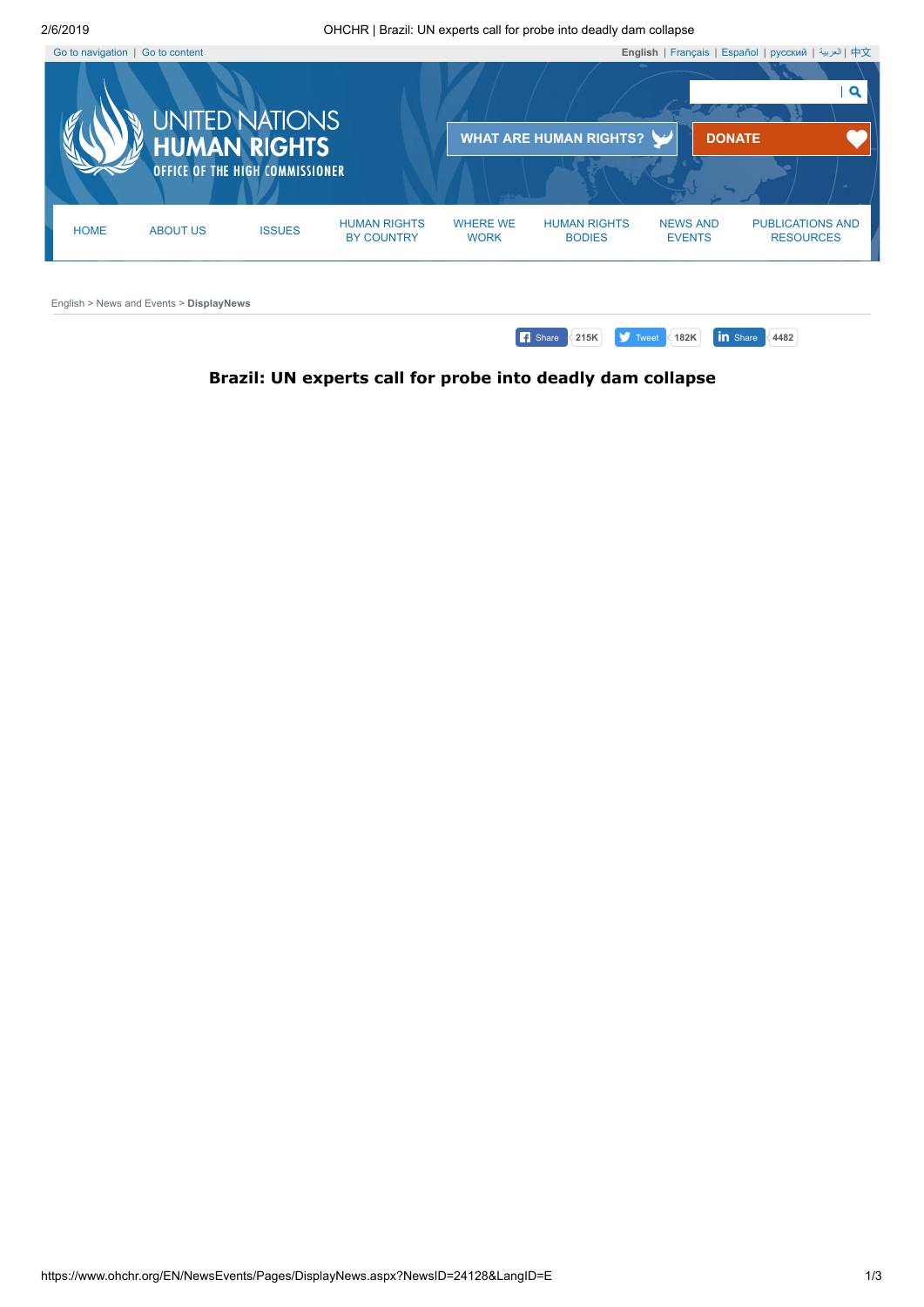## [Portuguese](https://www.ohchr.org/Documents/Issues/Environment/PR_Brazil_January2019.docx) version

GENEVA (30 January 2019) - UN human rights experts\* have called for a prompt, thorough and impartial investigation into the collapse of a tailing dam in Minas Gerais, Brazil, on 25 January 2019, the second such incident involving the same company in the past three years.

Dozens were killed and hundreds left missing by the disaster involving the Córrego do Feijão mine owned by the mining company Vale. Experts expressed their deepest condolences to the families of the victims and solidarity to those affected by the catastrophic collapse of the tailing dam.

The tragedy demands accountability and calls into question preventive measures taken subsequent to the Samarco mining disaster in Minas Gerais just over three years ago, when a catastrophic flood of mining waste near Mariana killed 19 people and affected the lives of millions, including indigenous communities." the experts said.\*\*

"We urge the Government to act decisively on its commitment to do everything in its power to prevent more such tragedies and to bring to justice those responsible for this disaster," the experts said, noting with concern deregulatory efforts on environmental and social protection in Brazil over the recent years.

"We call upon the Brazilian Government to prioritize the safety evaluations of existing dams and rectify current licensing and safety inspection processes to prevent reoccurrence of this tragic incident. We further call upon the Government not to authorize any new tailing dams nor allow any activities that would affect the integrity of existing ones until safety is ensured."

UN Special Rapporteur on Toxics Baskut Tuncak made a specific call for a transparent, impartial, rapid and competent investigation into the toxicity of the waste, with full accessibility of information for the general public, and urged for necessary precautionary measures to be taken immediately.

The experts also called on the mining company Vale to act in accordance with its responsibility to identify, prevent and mitigate adverse human rights impacts; to cooperate fully with authorities investigating into the disaster; and to provide for or cooperate in the remediation of harm caused through legitimate processes.

## ENDS

See also report by the Working Group on Business and Human Right on its visit to Brazil [\(A/HRC/32/45/Add.1](http://ap.ohchr.org/documents/dpage_e.aspx?si=A/HRC/32/45/Add.1))

*(\*) The UN experts: [Mr. Baskut Tuncak](https://www.ohchr.org/EN/Issues/Environment/ToxicWastes/Pages/SRToxicWastesindex.aspx), Special Rapporteur on the implications for human rights of the environmentally sound management and disposal of hazardous substances and wastes; Mr. Léo Heller, Special Rapporteur on human rights to water and [sanitation](https://www.ohchr.org/en/issues/waterandsanitation/srwater/pages/srwaterindex.aspx); The Working Group on human rights and transnational corporations and other business enterprises: [Mr. Surya Deva, Ms. Elżbiet](https://www.ohchr.org/en/issues/Business/Pages/WGHRandtransnationalcorporationsandotherbusiness.aspx)a Karska, Mr. Githu Muigai, Mr. Dante Pesce and Ms. Anita Ramasastry; Mr. David R. Boyd, Special Rapporteur on Human Rights and the [Environment](https://www.ohchr.org/EN/Issues/Environment/SREnvironment/Pages/SRenvironmentIndex.aspx) and [Ms. Victoria Tauli Corpuz,](https://www.ohchr.org/EN/Issues/IPeoples/SRIndigenousPeoples/Pages/SRIPeoplesIndex.aspx) Special Rapporteur on the rights of indigenous peoples (see the report on visit to Brazil [A/HRC/33/42/Add.1](http://ap.ohchr.org/documents/dpage_e.aspx?si=A/HRC/33/42/Add.1)).*

*(\*\*)The experts communicated their concerns about the detrimental human rights impact caused by* the collapse of tailing dam in Mariana in the state of Minas Gerais to the Government of Brazil and *related companies in November 2015 (Ref. BRA 10/2015).*

*The Special Rapporteurs, Independent Experts and Working Groups are part of what is known as the Special [Procedures](http://www.ohchr.org/EN/HRBodies/SP/Pages/Welcomepage.aspx) of the Human Rights Council. Special Procedures, the largest body of independent experts in the UN Human Rights system, is the general name of the Council's independent fact-finding and monitoring mechanisms that address either specific country situations or thematic issues in all* parts of the world. Special Procedures' experts work on a voluntary basis; they are not UN staff and do *not receive a salary for their work. They are independent from any government or organization and serve in their individual capacity.*

*For more information and media requests, please contact: Ms. Lilit Nikoghosyan, Human Rights Officer, (+41 22 9179936 / [lnikoghosyan@ohchr.org](mailto:lnikoghosyan@ohchr.org))*

*For media inquiries related to other UN independent experts please contact Mr. Jeremy Laurence, UN Human Rights – Media Unit (+41 22 917 9383 / [jlaurence@ohchr.org\)](mailto:jlaurence@ohchr.org)*